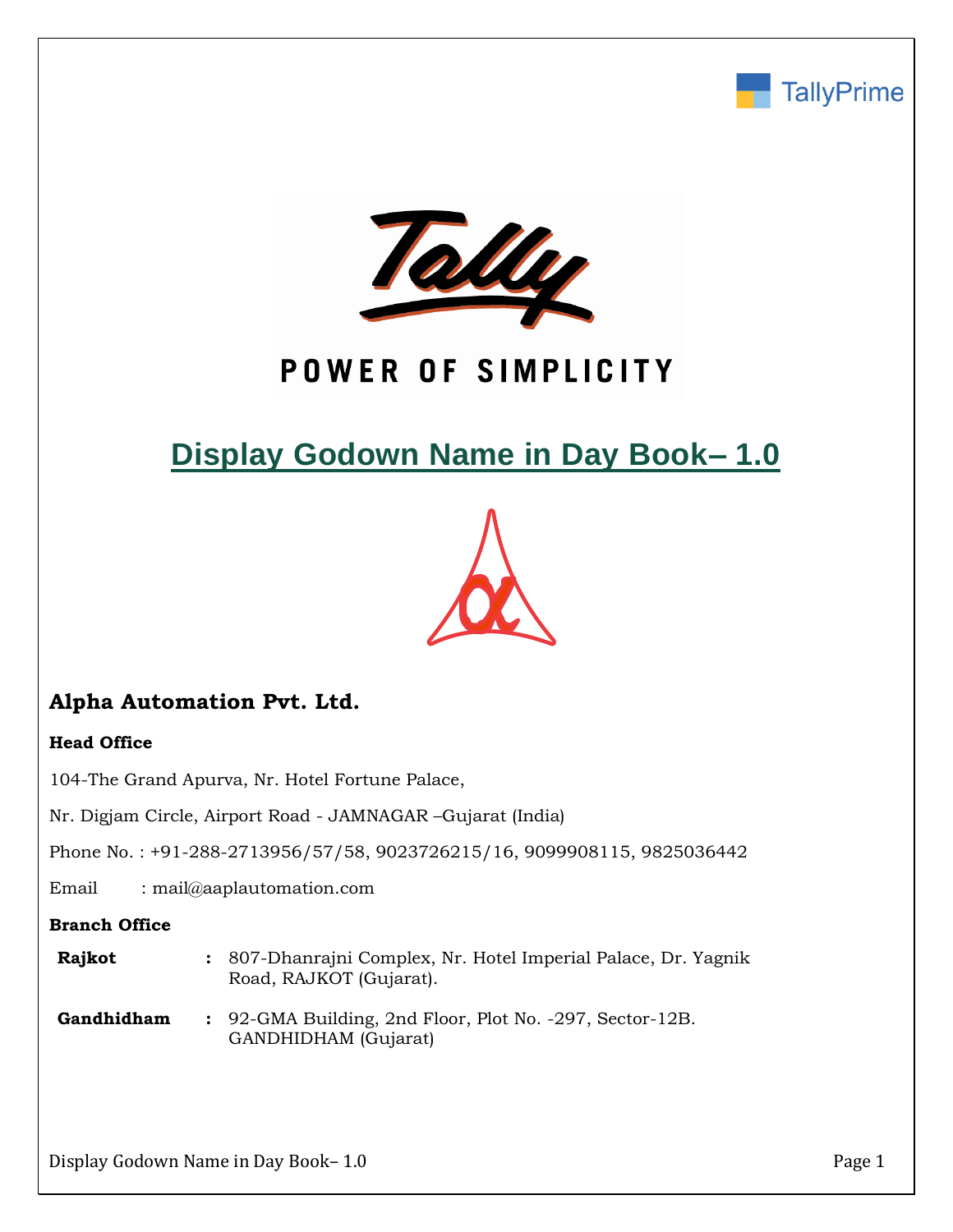

© 2020 Alpha Automation Pvt. Ltd. All rights reserved.

Tally, Tally 9, Tally9, Tally.ERP, Tally.ERP 9, Shoper, Shoper 9, Shoper POS, Shoper HO, Shoper 9 POS, Shoper 9 HO, TallyDeveloper, Tally.Server 9, Tally Developer, Tally. Developer 9, Tally.NET, Tally Development Environment, TallyPrime, TallyPrimeDeveloper, TallyPrime Server, Tally Extender, Tally Integrator, Tally Integrated Network, Tally Service Partner, TallyAcademy & Power of Simplicity are either registered trademarks or trademarks of Tally Solutions Pvt. Ltd. in India and/or other countries. All other trademarks are properties of their respective owners.

Version: Alpha Automation Pvt. Ltd. / Display Godown Name in Day Book/1.0/ Oct-2020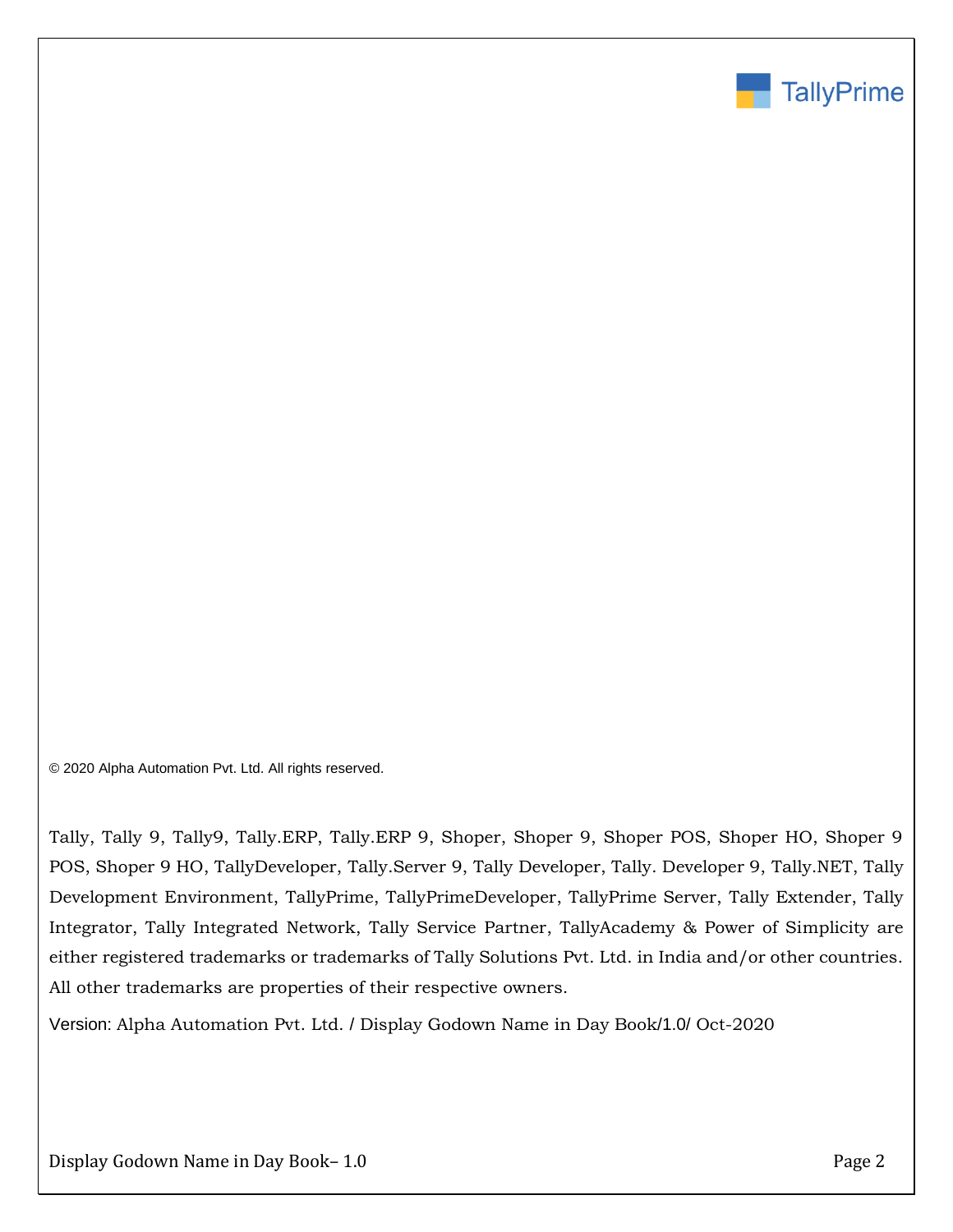

## **Display Godown Name in Day Book– 1.0**

### **Introduction**

With This Add-on User get Facility to Display Godown Name in Daybook.

## **Benefits**

• User Gets Gown Name in Day Book.

### **What's New?**

• Compatible with TallyPrime

**Important!** Take back up of your company data before activating the Add-on.

Once you try/purchase an Add-on, follow the steps below to configure the Add-on and use it.

#### **Installation**

- 1. Copy the TCP file in TallyPrime Folder.
- 2. Gateway of Tally  $\rightarrow$  F1 (Help) $\rightarrow$  TDL & Add-on  $\rightarrow$  F4 (Manage Local TDL)  $\rightarrow$  Select Yes in Load TDL on Startup and give the file name of TCP File. After pressing the Enter Key will show TDL Status which should be as Loaded.

#### **System requirements:**

No additional hardware / software infrastructure is required for executing and operation this applications module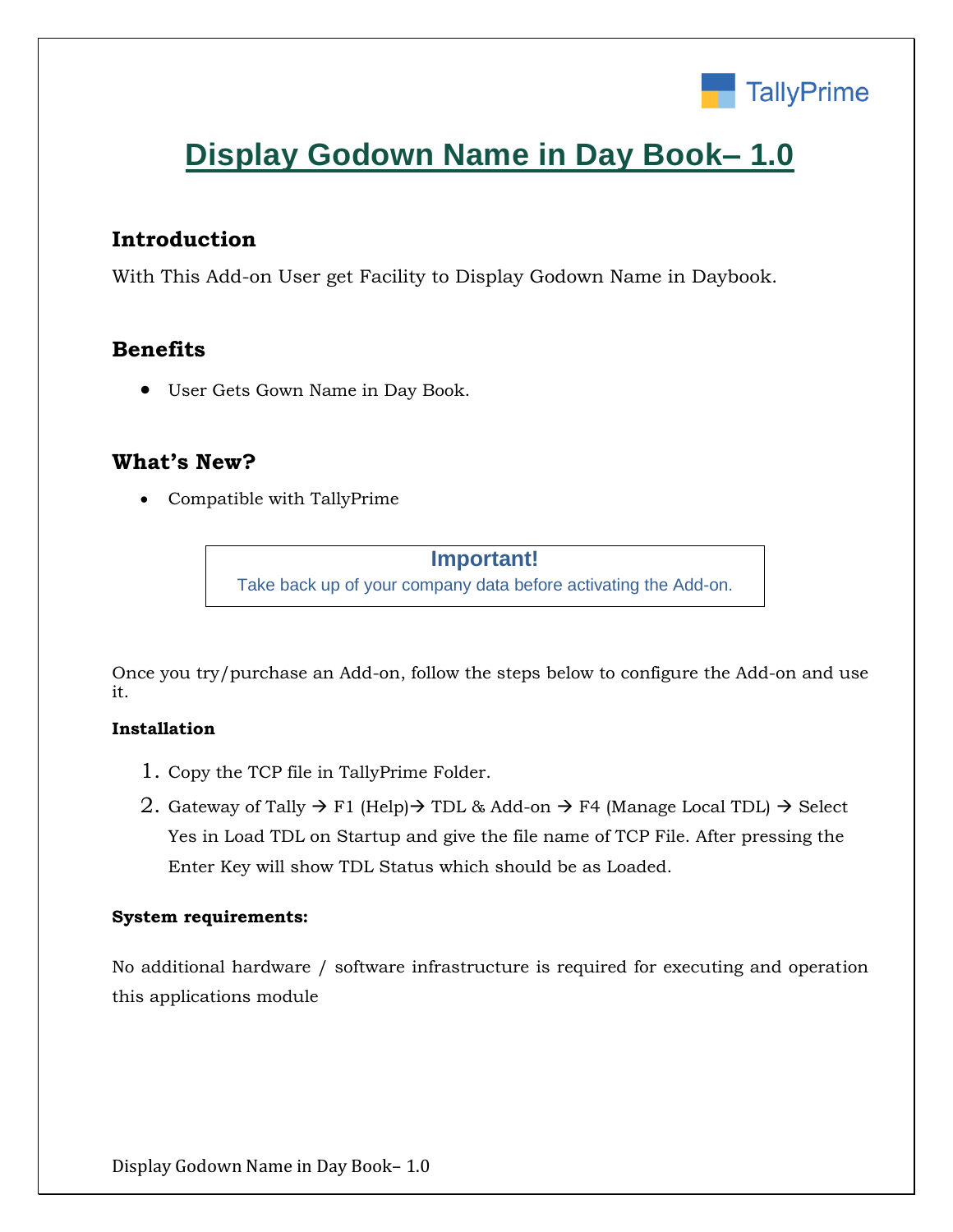

#### **1. Activate the Add-on.**

#### *For TallyPrime Release 1.0*

Go to **Gateway of Tally** → **F1: Help** → **TDL & Add-On** → **F6: Add-On Features**. Alternatively, you may press **CTRL + ALT + T** from any menu to open TDL Management report and then press **F6: Add-On Features**

Set "**Yes**" to the option "**Display Godown Name in Day Book?**"

| <b>Add-On Features</b>                |  |           |
|---------------------------------------|--|-----------|
| Display Godwon Name in Day Book ? Yes |  |           |
|                                       |  |           |
|                                       |  |           |
|                                       |  |           |
|                                       |  |           |
|                                       |  |           |
|                                       |  |           |
|                                       |  | Accept ?  |
|                                       |  | Yes or No |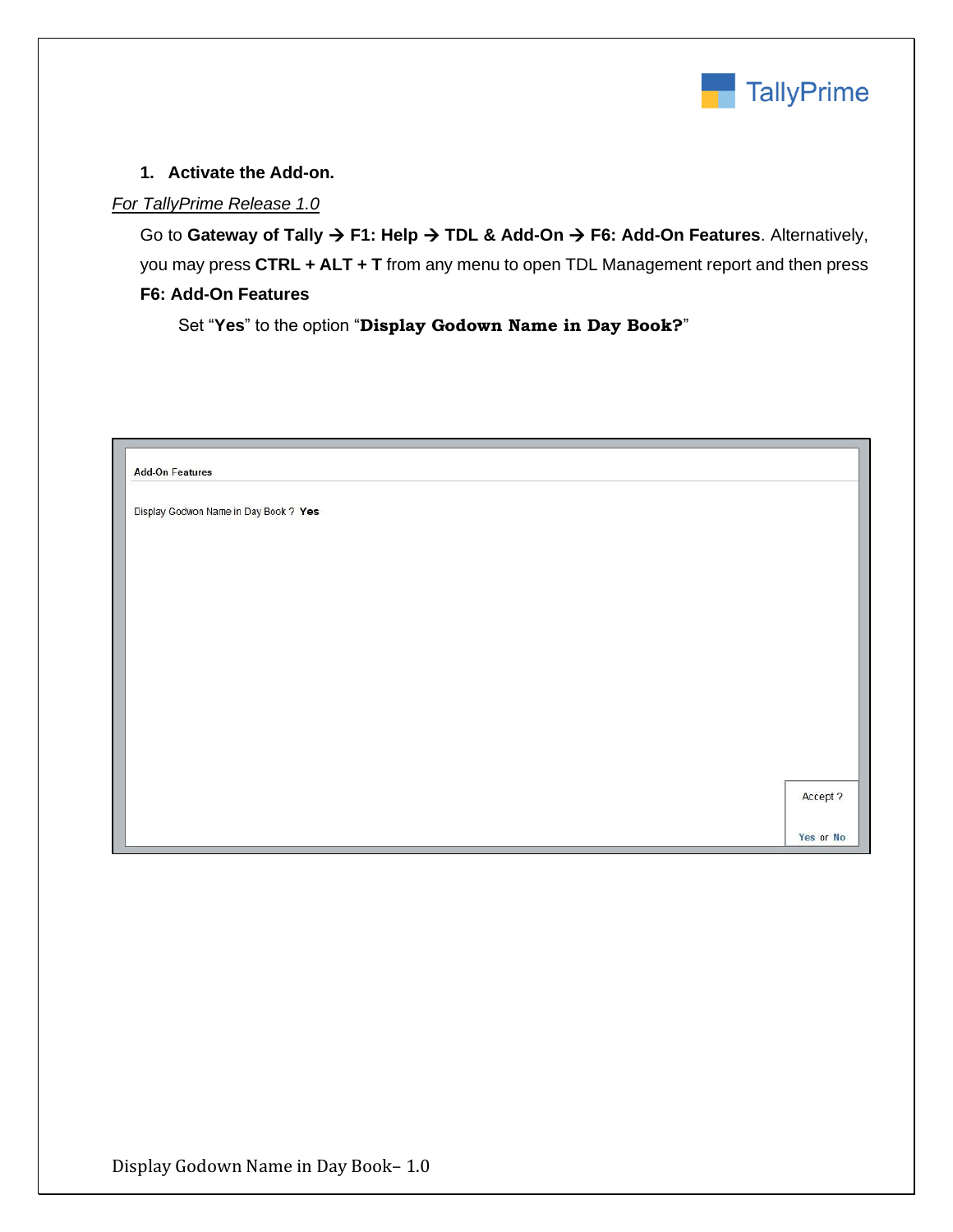

**Detailed User Guide:**

- **1. Go to Gateway of Tally → Display → Daybook → Detailed Mode (Alt-F1).**
- **2. Set "Yes" to "Show inventory Details?" in F12 Configuration.**

| Configuration                     |                 |
|-----------------------------------|-----------------|
| <b>Show Narrations</b>            | : No            |
| Format of Report                  | <b>Detailed</b> |
| Show Bill-wise details            | No.             |
| Show Inventory details            | Yes             |
| Show Descriptions for Stock Items | <b>NO</b>       |
| Show Mode of Payment              | N <sub>O</sub>  |
| Show additional Bank details      | N <sub>O</sub>  |
| Show Cost Centre details          | <b>No</b>       |
| Display name for Ledgers          | Name Only       |
| Display name for Stock Items      | Name Only       |
| Sorting Method                    | Default         |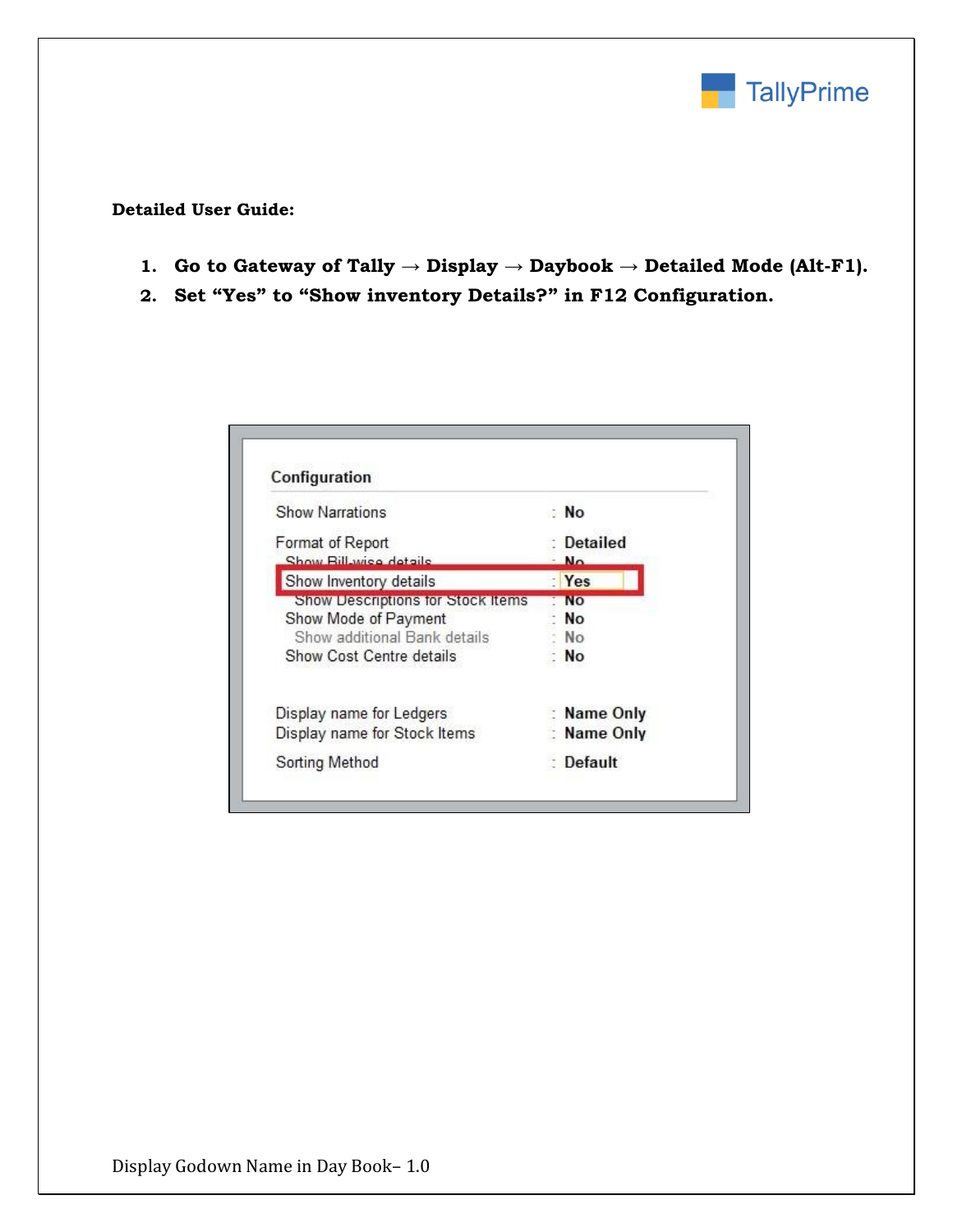

### **3. Godown Name Will be Display in Daybook as Shown Below.**

| Day Book<br><b>Smart Solutions</b> |                                                             |          |                                            |                        |                                                                         |                           |  |
|------------------------------------|-------------------------------------------------------------|----------|--------------------------------------------|------------------------|-------------------------------------------------------------------------|---------------------------|--|
| <b>Day Book</b>                    |                                                             |          |                                            |                        | 1-Apr-2000 to 31-Mar-21                                                 | × F2:Date<br>F3: Company  |  |
| Particulars<br>Date                |                                                             |          |                                            |                        | Vch No.<br>Vch Type                                                     |                           |  |
|                                    |                                                             |          |                                            |                        | Debit Amount Credit Amount F4: Voucher Type<br>Inwards Qty Outwards Qty |                           |  |
| $\triangle$ 09                     |                                                             |          |                                            |                        |                                                                         |                           |  |
|                                    | Dell Laptop                                                 | Jamnagar | 2 Nos 2,000.00/Nos                         | 4,000.00               |                                                                         | F <sub>5</sub>            |  |
|                                    | 1-Apr-20 Megna Infotech<br>Sales                            |          | 20,000.00 Cr                               |                        | Sales<br>$\overline{2}$<br>25,000.00                                    | F6                        |  |
|                                    | Dell Laptop                                                 | Jamnagar | 1 Nos 20.000.00/Nos                        | 20,000.00              |                                                                         |                           |  |
|                                    | CGST                                                        |          | 2,500.00 Cr                                |                        |                                                                         | F7: Show Profit           |  |
|                                    | <b>SGST</b>                                                 |          | 2,500.00 Cr                                |                        |                                                                         | F8: Columnar              |  |
|                                    | 1-Apr-20 Geeta Machine Tools                                |          |                                            |                        | 703.00<br>Sales<br>3                                                    | F9                        |  |
|                                    | Sales<br>Dell Laptop                                        | Jamnagar | 562.40 Cr<br>1 Nos 562.40/Nos              | 562.40                 |                                                                         |                           |  |
|                                    | CGST                                                        |          | 70.30 Cr                                   |                        |                                                                         | F10                       |  |
|                                    | SGST                                                        |          | 70.30 Cr                                   |                        |                                                                         |                           |  |
| 1-Apr-20                           | (DELETED - Audited Voncher)                                 |          |                                            |                        | Sales<br>4                                                              | <b>B: Basis of Values</b> |  |
| 1-Apr-20                           | (DELETED - Audited Volcher)<br>1-Apr-20 Geeta Machine Tools |          |                                            |                        | Sales<br>$\boldsymbol{4}$<br>Sales<br>$\overline{4}$<br>25,000.00       |                           |  |
|                                    | Sales                                                       |          | 20,000.00 Cr                               |                        |                                                                         | H: Change View            |  |
|                                    | Dell Laptop                                                 | Jamnagar | 1 Nos 20,000,00/Nos                        | 20,000.00              |                                                                         | : Exception Reports       |  |
|                                    | CGST                                                        |          | 2,500.00 Cr                                |                        |                                                                         |                           |  |
|                                    | <b>SGST</b>                                                 |          | 2,500.00 Cr                                |                        |                                                                         |                           |  |
|                                    | 1-Apr-20 Darshan Enterprise<br>Sales                        |          | .40.000.00 Cr                              |                        | Sales<br>5<br>3,00,000.00                                               |                           |  |
|                                    | Printer                                                     | Jamnagar | 30 Nos 8,000,00/Nos                        | 2,40,000.00            |                                                                         |                           |  |
|                                    | CGST                                                        |          | 30,000.00 Cr                               |                        |                                                                         |                           |  |
|                                    | <b>SGST</b>                                                 |          | 30,000.00 Cr                               |                        |                                                                         |                           |  |
|                                    | 1-Apr-20 Maruti Infotech<br><b>Sales</b>                    |          | 10,000.00 Cr                               |                        | <b>Sales</b><br>6<br>10,000.00                                          |                           |  |
|                                    | Dell Laptop                                                 | Jamnagar | 1 Nos 10,000.00/Nos                        | 10,000.00              |                                                                         |                           |  |
|                                    | 1-Apr-20 Allec Enterprise                                   |          |                                            |                        | 43,750.00<br><b>Sales</b><br>$\overline{7}$                             |                           |  |
|                                    | <b>Sales</b>                                                |          | 35,000.00 Cr                               |                        |                                                                         |                           |  |
|                                    | <b>Brass Pin</b>                                            | Jamnagar | 20 Nos 500.00/Nos                          | 10,000.00              |                                                                         |                           |  |
|                                    | Door Knockers<br>Bales                                      | Rajkot   | 15 Nos 1,000.00/Nos<br>10 Nos 1,000.00/Nos | 15,000.00<br>10,000.00 |                                                                         |                           |  |
|                                    | CGST                                                        | Jamnagar | 4,375.00 Cr                                |                        |                                                                         |                           |  |
|                                    | <b>SGST</b>                                                 |          | 4.375.00 Cr                                |                        |                                                                         |                           |  |
|                                    | 1-Apr-20 Maruti Infotech                                    |          |                                            |                        | 8<br>23,750.00<br>Sales                                                 |                           |  |
|                                    | Sales                                                       |          | 19,000.00 Cr                               |                        |                                                                         |                           |  |
|                                    | Dell Laptop                                                 | Jamnagar | 1 Nos 19,000,00/Nos                        | 19,000.00              |                                                                         |                           |  |
|                                    | CGST<br><b>SGST</b>                                         |          | 2,375.00 Cr<br>2,375.00 Cr                 |                        |                                                                         |                           |  |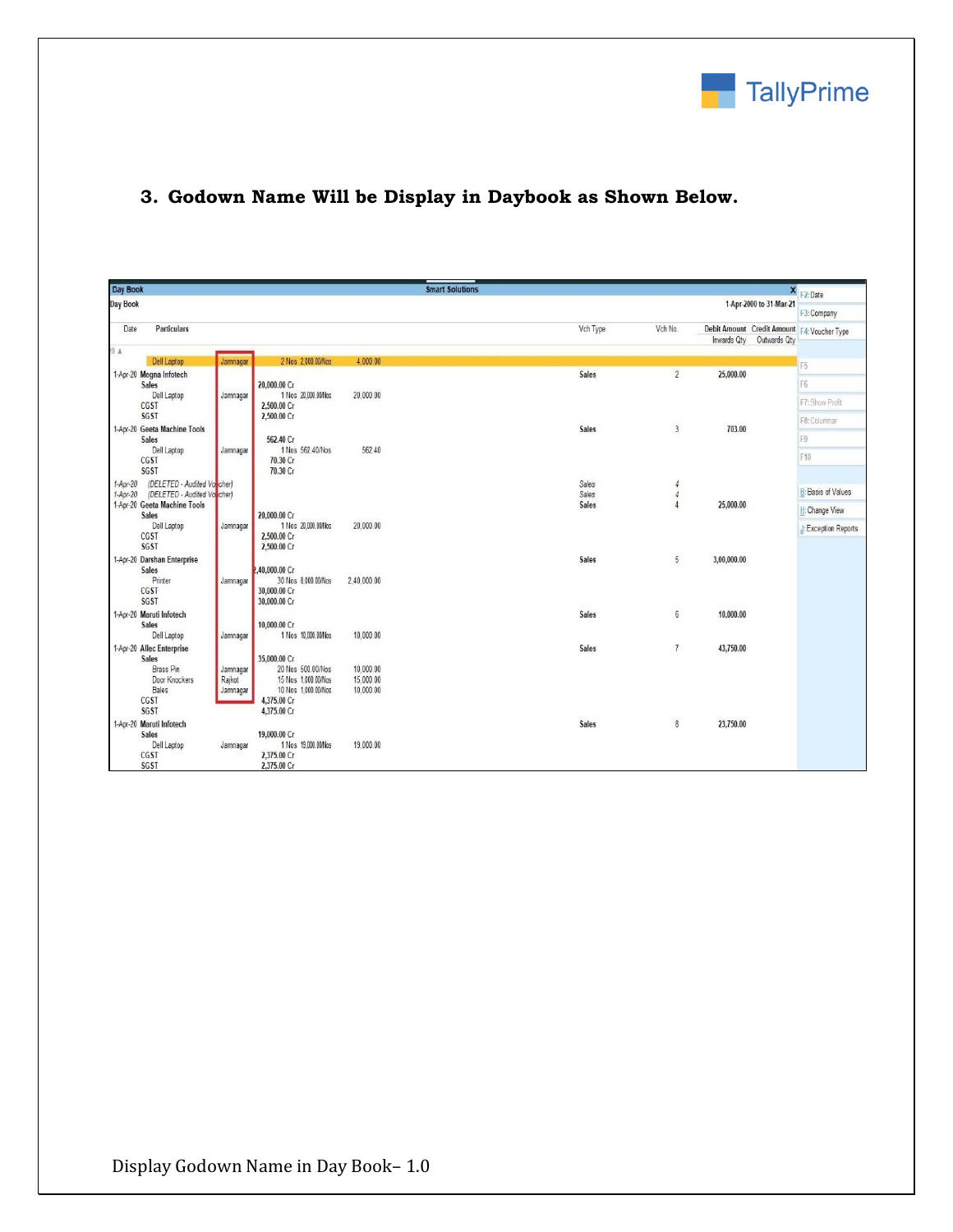

## FAQ

#### **Which version/release of TallyPrime does the add-on support?**

This add-on will work only from TallyPrime Release 1.0 onwards.

#### **How will I get support for this add-on?**

For any functional support requirements please do write to us on mail@aaplautomation.com or call us at +91-288-2713956/57/58, +91-9023726215/16, 9099908115, 9825036442.

## **If I need some enhancements / changes to be incorporated for the add-on, whom should I contact?**

Please to write to us on mail@aaplautomation.com with your additional requirements and we will revert to you in 24 hours.

#### **Will new features added be available to us?**

We offer one year availability of all support and new features free of cost. After one year, nominal subscription cost will be applicable to you to continue to get free support and updates.

#### **What will happen after one year?**

There is no fixed annual charge to be payable mandatory. However if any changes are required in our Add-On to make compatible with New Release of TallyPrime then the modification Charges will be applied.

#### **I am using a multi-site. Can I use the same Add-on for all the sites?**

No, one Add-on will work only for 1 site. You need to purchase again if you want to use the same Add-on for more sites.

#### **TDL Management screen shows errors with the Add-on. What do I do?**

Check whether the error is because of the Add-on or because of clashes between 2 TDLs (An add-on is also a TDL). In case of clashes, disable one or more TDLs and check which TDL has the error. If the Add-on has a problem, you can report it to us.